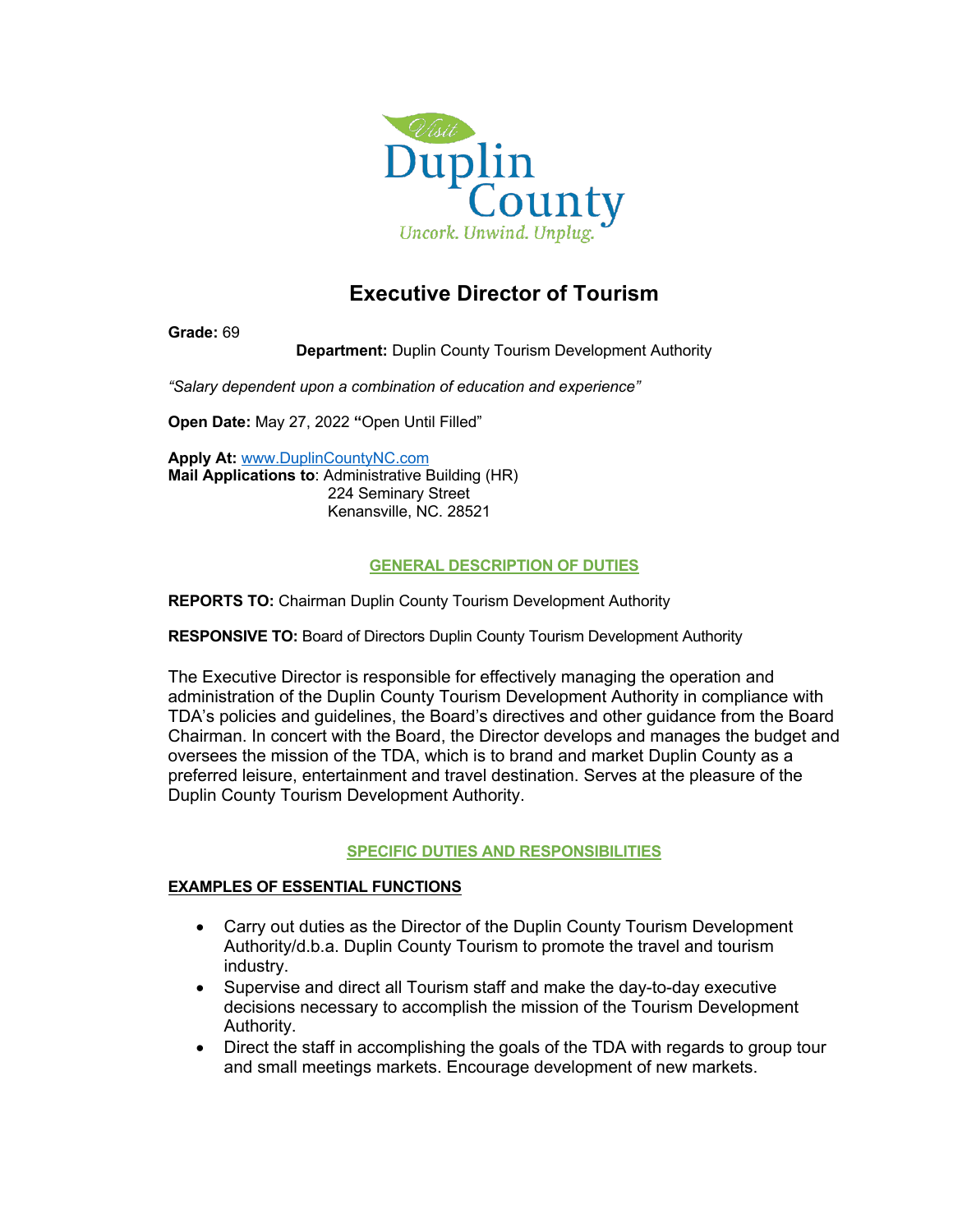- Prepare input, execute and monitor the authorized annual budget for the Duplin County TDA.
- Maintain public contact and positive public relations in the community, state and nation.
- Seek positive results in informing and working with the public, the tourism board and public officials as to the mission and benefits of the Duplin County TDA. Work within the community as a catalyst for product development.
- Plan and execute routine TDA meetings reporting activities and accomplishments, setting goals, and planning for future tourism development.
- Represent Duplin County through membership and participation in appropriate professional associations and travel organizations.
- Regularly research the tourism industry for best practices and industry trends.
- Promptly and effectively respond to information requests on Tourism.
- Develop and set forth objectives for marketing plans, sponsorships, community grants, advertising and promotion.
- Conduct market research and provide reporting on visitor demographics and economic impact studies of tourism-related venues and events.
- Attend trade shows to promote Duplin County as a host for group travel in various market segments such as motor coach, leisure, small meetings and entertainment.
- Work cooperatively with the Economic Development Director to recruit new attractions, businesses and hotels to the market that drive visitation and capture overnight demand.
- Prepare and deliver presentations to organizations on Tourism.
- Develop intermediate and long-range goals for travel and tourism that align with and reflect the TDA's vision to drive visitation and provide citizens more choices for entertainment.
- Develop an annual Marketing Plan.
- Serve in an advocacy role to develop and implement marketing strategies and promote tourism development.
- Prepare and distribute press and social media releases and build the media contact database to increase and improve the community's perception.
- Prepare and distribute travel and tourism brochures, pamphlets and social media.